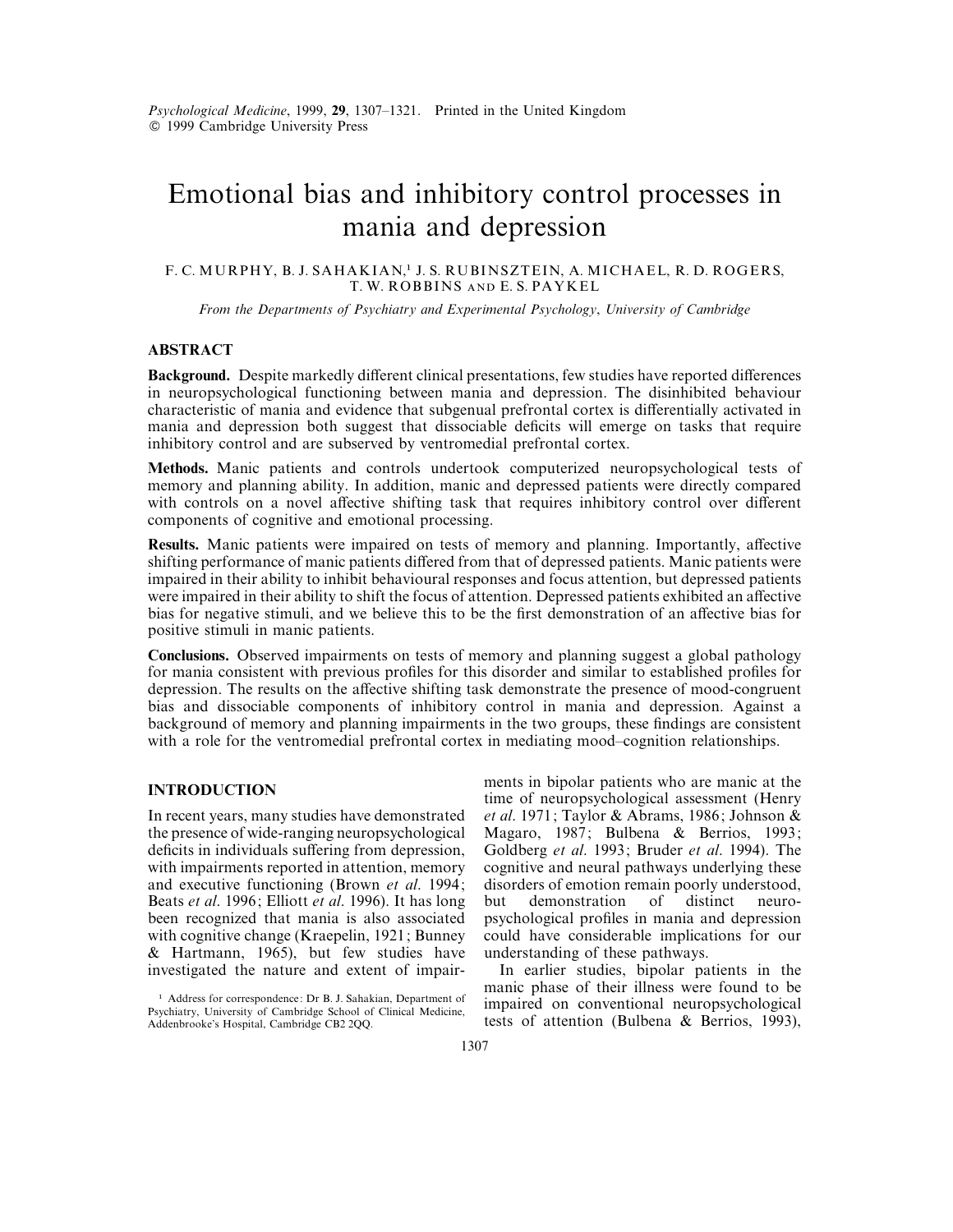memory (Henry *et al*. 1971; Taylor & Abrams, 1986; Johnson & Magaro, 1987; Bulbena & Berrios, 1993), visuospatial function (Taylor & Abrams, 1986; Bulbena & Berrios, 1993), choice reaction time (Bulbena & Berrios, 1993) and dichotic listening (Bruder *et al*. 1994). The few studies that have directly compared performance of manic and depressed patients on a range of neuropsychological tasks failed to find group differences (Bulbena & Berrios, 1993; Goldberg *et al*. 1993). These findings have led some to argue that similar, rather than opposite, processes are involved in mania and depression despite markedly different clinical presentations (Johnson & Magaro, 1987).

In a recent PET study, Drevets and colleagues identified a region of prefrontal cortex (pfc) that is differentially activated during periods of mania and depression (Drevets *et al*. 1997). Specifically, the subgenual pfc, which lies in the ventromedial prefrontal cortex (vmpfc), was found to be overactive during periods of mania but underactive during periods of unipolar and bipolar depression. The disinhibited behaviour characteristic of mania provides converging evidence for involvement of vmpfc, as similar behaviour is observed in patients with damage to this frontal region (Damasio, 1994).

Indeed, prefrontal regions have been shown to play an important role in tasks requiring inhibitory control in animal and human neuropsychological and imaging studies (Iversen & Mishkin, 1970; Leimkuhler & Mesulam, 1985; Fuster, 1989; Kalaska & Crammond, 1995; Godefroy *et al*. 1996; Godefroy & Rousseaux, 1996; Kawashima *et al*. 1996; Casey *et al*. 1997). It should be noted, however, that it has recently been suggested that inhibitory control is selective for particular cognitive functions, with different prefrontal regions providing inhibitory control over different forms of cognitive processing (Dias *et al*. 1996, 1997). In marmoset monkeys, for example, damage to lateral pfc caused a loss of inhibitory control in attentional selection, but damage to vmpfc caused a loss of control in affective processing as shown by impaired ability to reverse an association between stimulus and reward (Dias *et al*. 1996).

Based on the above, it seems reasonable to propose that if neuropsychological differences between manic and depressed patients do exist, they should emerge on tasks requiring inhibitory control. We have recently developed a novel affective shifting task that requires subjects to respond to target words of either positive or negative affective tone while inhibiting responses to words of the competing affective category, and also to shift both attention and response set from one affective category to the other. Importantly, this task demands inhibitory control at three distinct levels – response or attentional selection, association of stimulus and reward, and attention to emotional stimuli – each of which can be separately quantified.

The goals of the present study were thus twofold. First, we aimed to understand more fully the profile of neuropsychological impairment associated with mania by administering conventional neuropsychological tests of visual memory and planning ability. Secondly, we aimed to examine distinct inhibitory control processes and the presence of mood-congruent attentional bias in both mania and depression by administering the novel affective shifting task described above. By exploring inhibitory control in these two disorders, we have sought to address one of the central problems facing studies of mania today, the difficulty in dissociating it experimentally from depression.

## **METHOD**

## **Participants**

This study was approved by the local research ethics committees and all participants gave informed written consent prior to participation. All subjects were given the National Adult Reading Test (NART) (Nelson, 1982) to assess pre-morbid verbal IQ and the Mini-Mental State Examination (MMSE) (Folstein *et al*. 1975) to measure global intellectual functioning and to screen for possible dementia. Demographic and clinical details are presented in Table 1.

## *Manic patients*

Ward staff were consulted prior to selection of manic patients and only those patients considered suitable were approached concerning participation in this study; all but four of those approached agreed to participate. Patients were excluded from participation on the basis of the following criteria: history of neurological illness or head injury; untreated thyroid disease or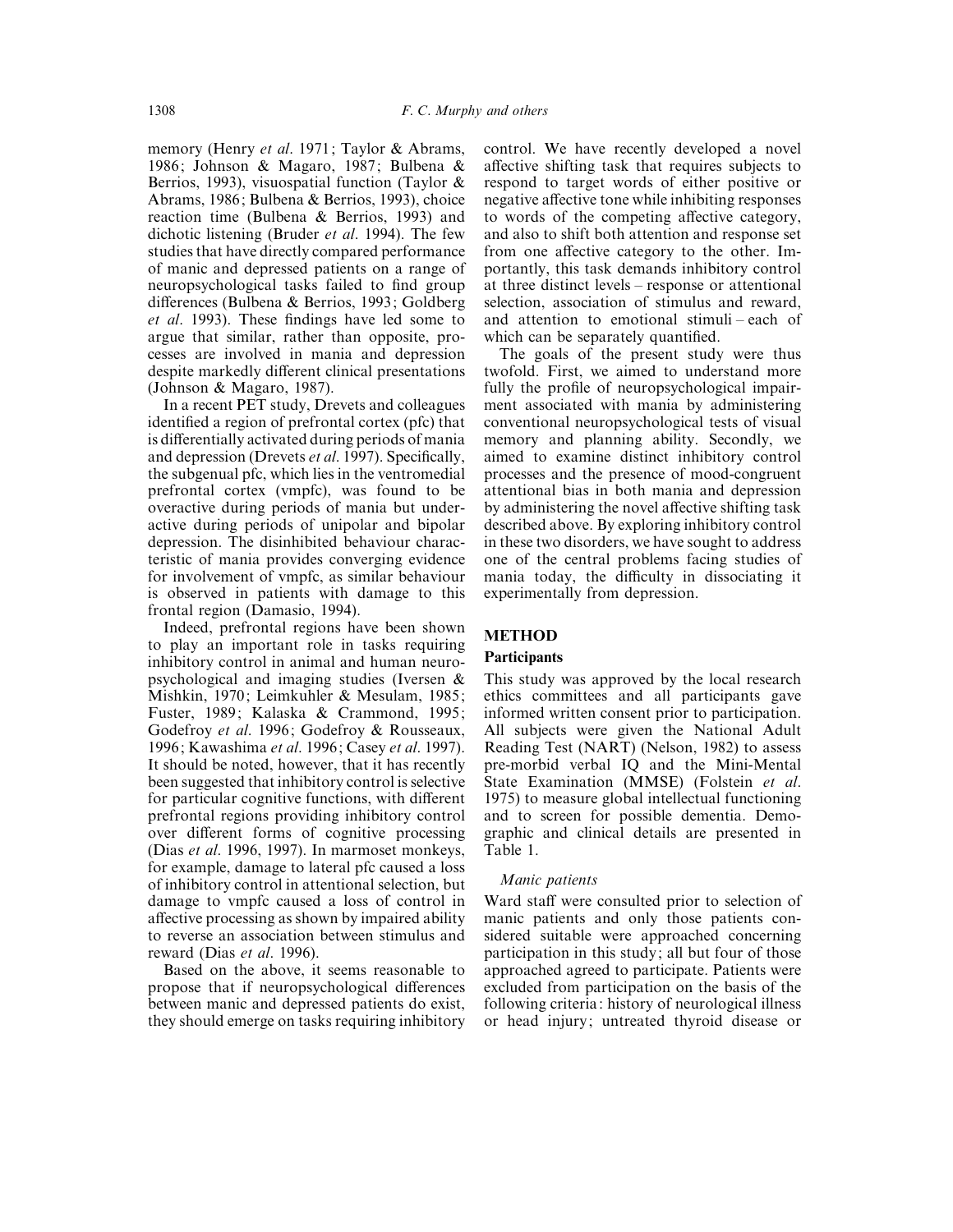|                    | Manic patients | Controls A | Depressed<br>patients | Controls B |
|--------------------|----------------|------------|-----------------------|------------|
|                    | $(N = 18)$     | $(N = 18)$ | $(N = 28)$            | $(N = 22)$ |
| Female: male ratio | 9:9            | 9:9        | 17:11                 | 13:9       |
| Age                | 35.6(2.4)      | 35.8(2.6)  | 36.3(1.6)             | 36.1(2.3)  |
| NART-IQ            | 109.0(2.3)     | 113.4(1.8) | 113.7(1.5)            | 113.9(1.5) |
| <b>MMSE</b>        | 28.9(0.3)      | 29.6(0.2)  | 28.9(0.3)             | 29.4(0.5)  |
| Young              | 23.6(1.9)      |            |                       |            |
| Ham-D              |                |            | 23.5(0.8)             |            |
| <b>MADRS</b>       |                |            | 34.2(1.0)             |            |
| <b>CID</b>         |                |            | 57.4(2.0)             |            |
| <b>BDI</b>         |                | 3.2(0.7)   |                       | 3.7(0.7)   |

Table 1. *Demographic and clinical data from manic patients*, *depressed patients*, *and control groups*. *Data shown are means with standard errors of the mean in parentheses*

other major medical disorders likely to effect cognition (e.g. diabetes mellitus); use of steroids; and ECT in the previous 3 months. The 18 patients determined to be suitable for participation were seen 2 weeks post admission on average and met DSM-IV (APA, 1994) and Research Diagnostic Criteria (Spitzer *et al*. 1978) for bipolar I disorder, manic episode. All patients received the Schedule for Affective Disorders and Schizophrenia-Lifetime Version (Endicott & Spitzer, 1978), and severity of mania was assessed by means of the Young Mania Rating Scale (Young *et al*. 1978).

The 17 in-patients and one day-patient ranged from 16 to 54 years of age and had experienced 4±7 hospitalized manic episodes on average. Only two patients were not taking any medication. Of the remainder, all were receiving antipsychotics (mean dose, 500 mg chlorpromazine equivalents), 15 were taking lithium carbonate, carbamazepine or sodium valproate alone or in combination, and seven were taking benzodiazepines. Although three patients received a current diagnosis of alcohol or drug abuse, to the best of our knowledge none had taken alcohol or drugs in the week prior to testing.

## *Depressed patients*

Twenty-eight patients meeting DSM-IV (APA, 1994) criteria for major depressive disorder participated in this study. Exclusion criteria were the same as those for manic patients. Additionally, patients with a current and/or past diagnosis of psychoactive substance abuse were excluded from participation. Severity of depression was assessed using the Hamilton Depression Scale (Ham-D; Hamilton, 1960), the Montgomery-Asberg Depression Rating Scale (MADRS; Montgomery  $& Åsberg, 1979$ ), and the Clinical Interview for Depression (CID; Paykel, 1985).

The depressed sample comprised 19 inpatients and 9 out-patients between 26 and 57 years of age. Two patients were not taking any medication; of the remaining 26 patients taking antidepressant medication, nine were taking SSRIs, six tricyclics, two MAOIs, one noradrenaline reuptake inhibitor, one SSRI plus MAOI, and seven lithium plus SSRI, tricyclic, or MAOI. All patients were taking antidepressant doses equivalent to a minimum of 150 mg of amitriptyline. Three patients were also receiving neuroleptics or benzodiazepines.

## *Control subjects*

Control subjects were recruited by advertisement in the community and were excluded if there was evidence on questioning of psychiatric history, neurological history, psychoactive substance abuse, or use of medication which might potentially influence cognition. The Beck Depression Inventory (BDI; Beck *et al*. 1961) was administered to screen subjects for depressive symptomatology, and those with a score greater than nine were excluded.

The selection of control subjects was adjusted to reflect the fact that manic patients completed three background tasks as well as the novel affective shifting task, whereas depressed patients were administered only the latter (see below). As a result, 18 control subjects (Controls A) were selected to match manic patients as closely as possible for age, sex, and NART-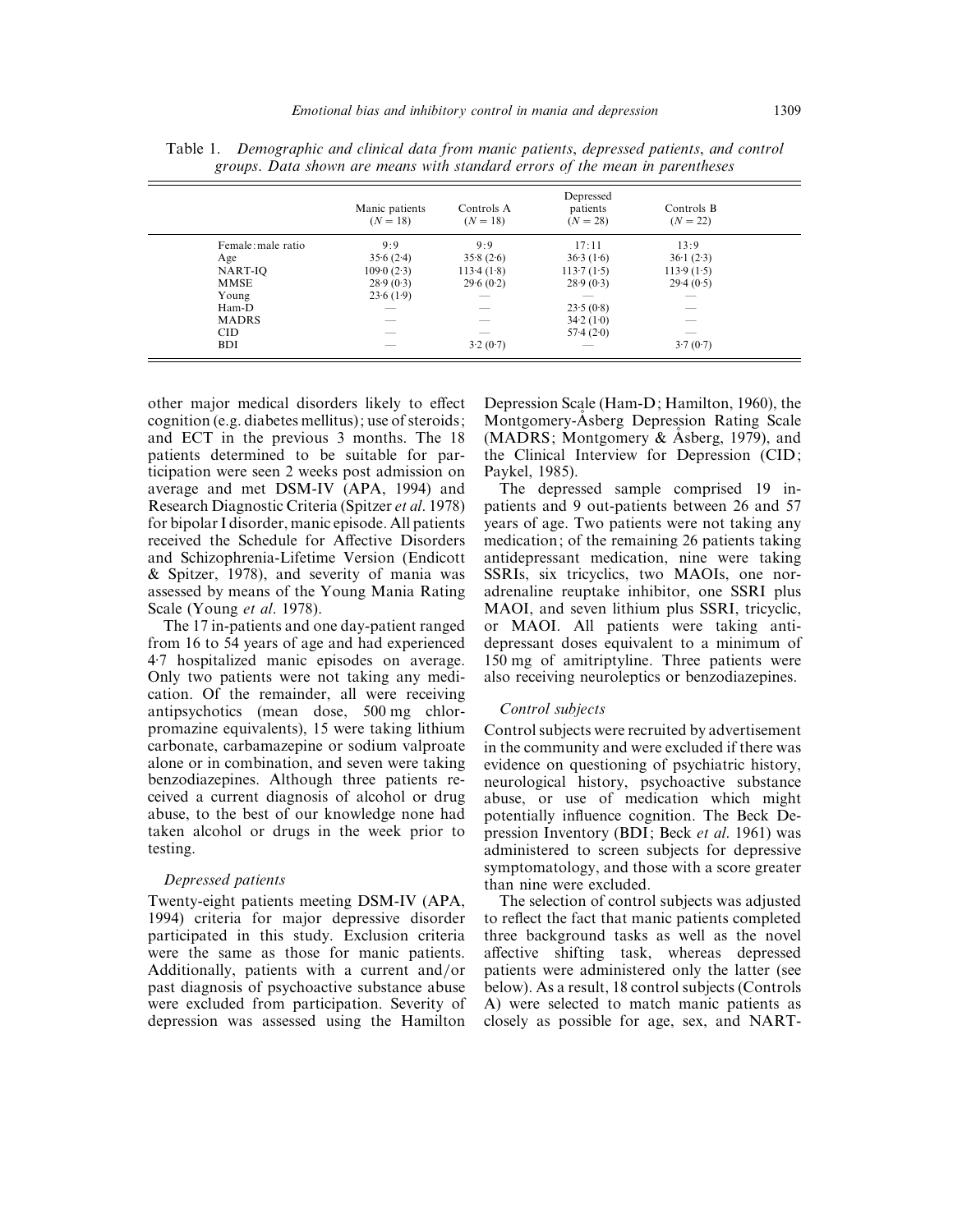estimated verbal IQ; these control subjects completed the three background neuropsychological tests. An additional four control subjects were added to these 18 controls to form a new control group (Controls B) that would more closely match both manic and depressed patient samples for age, sex, and NART-IQ. Control group B completed only the affective shifting task.

## *Controls A : Background neuropsychological tests*

The 18 control subjects selected to match manic patients for age, sex, and NART-IQ ranged from 16 to 57 years of age. Unpaired *t* tests revealed that manic patients and controls did not differ in terms of age ( $t = -0.06$ ,  $P = 0.95$ ) or NART-IQ ( $t = -1.47$ ,  $P = 0.15$ ).

#### *Controls B : Affective shifting task*

The 22 control subjects selected to match manic and depressed patients for age, sex, and NART-IQ ranged between 16 and 59 years of age. Oneway ANOVAs revealed that the three groups did not differ in terms of age  $(F(2,65) = 0.10, P)$  $> 0.5$ ) or NART-IQ ( $F(2,65) = 2.01$ ,  $P = 0.14$ ).

## **Computerized neuropsychological assessment**

Computerized neuropsychological assessment was carried out as soon as possible after clinical assessment, with tests presented on a portable 486 microcomputer fitted with a Datalux touchsensitive screen. Subjects sat at a distance of approximately 0.5 m from the touchscreen and responded to stimuli by touching the screen or by pressing the space bar, as necessary, with the index finger of their dominant hand. Manic patients were tested over two to three sessions during the same week, beginning 2 weeks postadmission on average. As research suggests that diurnal variation in mood can have a significant effect on neuropsychological performance (Moffoot *et al*. 1994), attempts were made to test patients at approximately the same time of day when more than one test session was necessary. All patients were tested between 9 a.m. and 4 p.m.

Except for the affective shifting task, which is novel to the present study, the neuropsychological tasks employed were taken directly or adapted from the Cambridge Neuropsychological Test Automated Battery (CANTAB) visuospatial memory and working memory/planning batteries. These tests are reliable and valid (Robbins *et al*. 1994, 1998) and have been described in detail elsewhere (Sahakian *et al*. 1988; Owen *et al*. 1990). Manic patients completed the four tasks described below. Depressed patients completed only the affective shifting task as the background tasks had been administered to a different sample of depressed patients in a previous study (Elliott *et al*. 1996).

# **Background neuropsychological tests**

## *Pattern and spatial recognition memory*

This test assesses recognition memory for geometric patterns and spatial locations. To assess pattern recognition memory, 12 abstract coloured patterns are presented sequentially in the centre of the screen. Following a short delay, the same patterns (each now paired with a novel pattern), are presented in reverse order and subjects must touch the pattern they have already seen. This procedure is then repeated with new patterns. To assess spatial recognition memory, five squares are presented sequentially in different locations on the screen. Following a short delay each square is presented again, now paired with a novel location. Subjects must touch the correct locations. This procedure is repeated three more times.

# *Simultaneous* (*SMTS*) *and Delayed Matching to Sample* (*DMTS*)

At the beginning of each trial, a sample complex abstract pattern appears at the top of the screen for 4±5 s. Subjects are required to remember the sample stimulus so they can identify it from four choice stimuli (the sample plus three distractor patterns) presented below the sample. In simultaneous matching (SMTS) trials, the sample pattern remains on the screen while the four choice stimuli are presented. In delayed matching (DMTS) trials, the sample pattern disappears and there is a delay of either 0, 4 or 12 s before choice stimuli are presented. The test begins with three practice trials followed by 40 test trials (10 of each condition: SMTS,  $0 \text{ s}, 4 \text{ s}, 12 \text{ s}$ ) presented in a fixed, pseudo-random order.

## *One*-*touch Tower of London Task*

This task was adapted from the Tower of London planning task in the CANTAB battery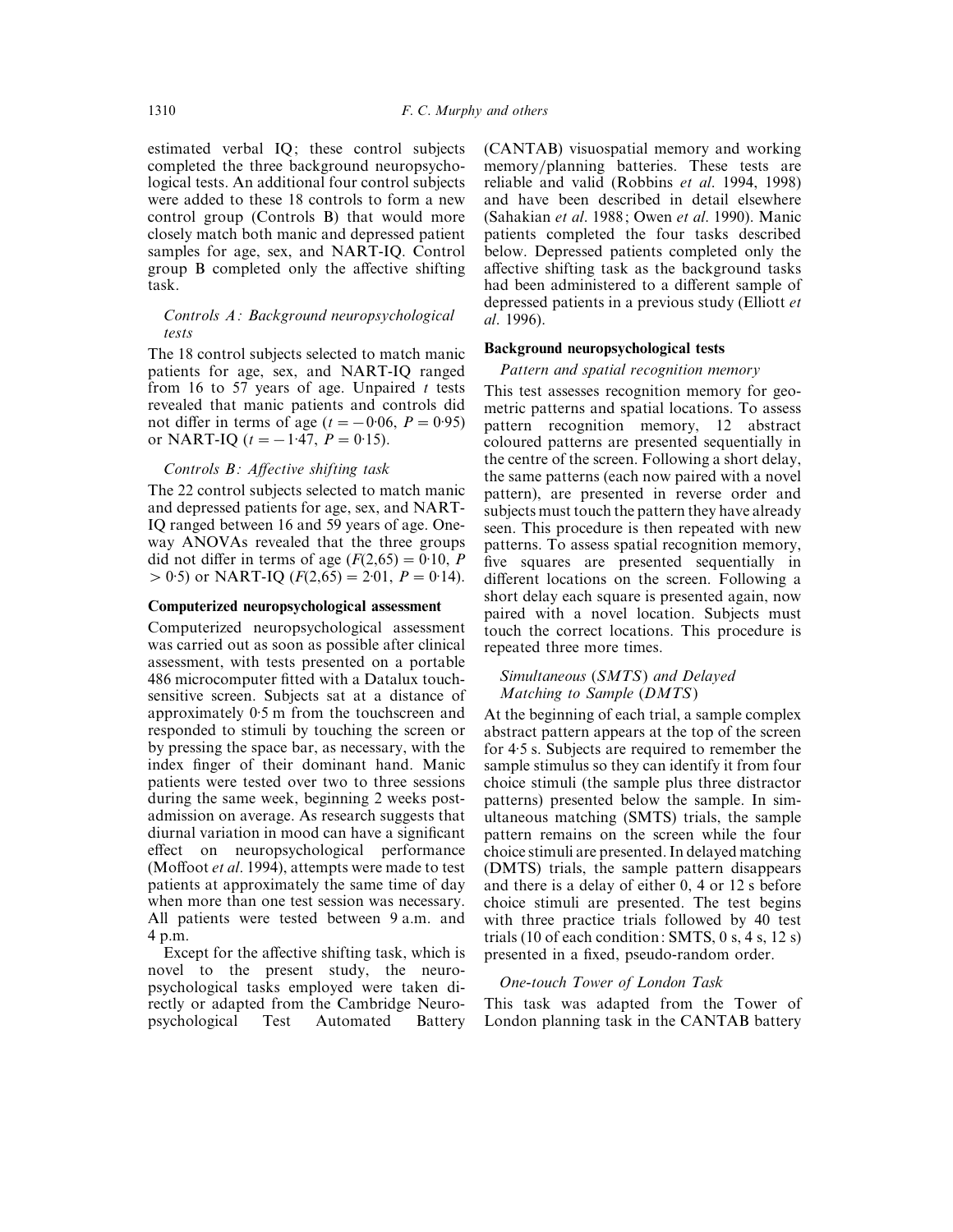(see Owen *et al*. 1995*a*, for details) in order to reduce motor demands and to encourage subjects to 'plan' responses. In this adaptation, two arrays of three coloured balls are presented on the screen, arranged in hanging pockets. Subjects are required to compute 'in mind' the minimum number of moves needed to rearrange the coloured balls in one array in order to match the goal arrangement, and to touch the appropriate response on the bottom of the screen. Trials vary in difficulty, with problems requiring a minimum of one, two, three, four, or five moves. The task begins with four practice trials (two 1-move and two 2-move problems) followed by 16 test trials (two 1-move, four 2-move, two 3-move, four 4 move, four 5-move) presented in a fixed, pseudorandom order.

## **Affective shifting task**

In this  $\text{go/no-go task}$ , words are rapidly presented in the centre of the screen, one by one. Half of the words are targets and half are distractors. Subjects must respond to targets by pressing the space bar as quickly as possible but withhold responses to distractors. Words are presented for 300 ms, with an inter-stimulus interval of  $900 \text{ ms}$ . A  $500 \text{ ms}/450 \text{ Hz}$  tone sounds for each error, but not omission (see below for explanation of errors and omissions).

The task comprises two practice blocks followed by eight test blocks of 18 stimuli each (nine 'happy'  $(H)$  words and nine 'sad'  $(S)$ words). In each block, either happy or sad words are specified as targets, with targets for the 10 blocks presented in a HHSSHHSSHH or SSHHSSHHSS order. Due to this arrangement, four test blocks are ' shift' blocks, where subjects must begin responding to stimuli which were distractors and cease responding to stimuli which were targets in the previous block, and four test blocks are 'non-shift' blocks, where subjects must continue responding to stimuli which were targets and withholding responses to stimuli which were distractors in the previous block. Target presentation order is randomly assigned to subjects.

The 45 happy and 45 sad words used were selected from an original list of 180 happy, sad, and neutral words because they were consistently rated, by five raters blind to the purpose of the study, as being 'very happy' or 'very sad' (on a 7-point Likert scale with endpoints  $(-3)$  'very

happy' and  $(+3)$  'very sad'). The happy and sad words do not differ in terms of word length  $(t = -0.59, P > 0.05)$  or word frequency (*t*  $=$  -0.10, *P* > 0.05) as determined using the norms of Hofland & Johansson (1982). Representative examples from the happy and sad word-lists are 'joyful', 'success', 'confident' and 'gloomy', 'hopeless', 'failure', respectively.

Dependent measures of interest were response times (time taken to respond to each target), errors (responses to distractor stimuli), and omissions (failure to respond to target stimuli). These measures allowed for examination of different levels of inhibitory control: (*i*) by examining overall performance irrespective of target valence and shift condition, general ability to inhibit behavioural responses and focus attention could be assessed; (*ii*) by comparing overall performance on shift relative to nonshift blocks, subjects' ability to inhibit and reverse stimulus–reward associations could be determined; and (*iii*) by contrasting performance measures for happy and sad targets, the presence of mood-congruent attentional biases could be confirmed.

## **Statistical analysis**

Data were analysed using SPSS for Macintosh (Nie *et al*. 1970) with *t* tests, univariate or repeated-measures analysis of variance (ANOVA) as appropriate. Although data presented are untransformed means, prior to analysis, proportion data were arcsine transformed, count data were square root transformed, and latency data were logarithmically transformed where necessary to stabilize variance or reduce skew in the distributions (see Howell, 1997). Pearson's product moment correlation coefficients were employed in correlational analyses. In tests where delay or difficulty level were variables, although main effects of delay or difficulty were significant in all cases, only main group effects and interactions are reported.

## **RESULTS**

# **Background neuropsychological tests**

*Pattern and spatial recognition memory*

Data for pattern and spatial recognition memory were analysed separately with proportion correct and latency to respond as dependent measures.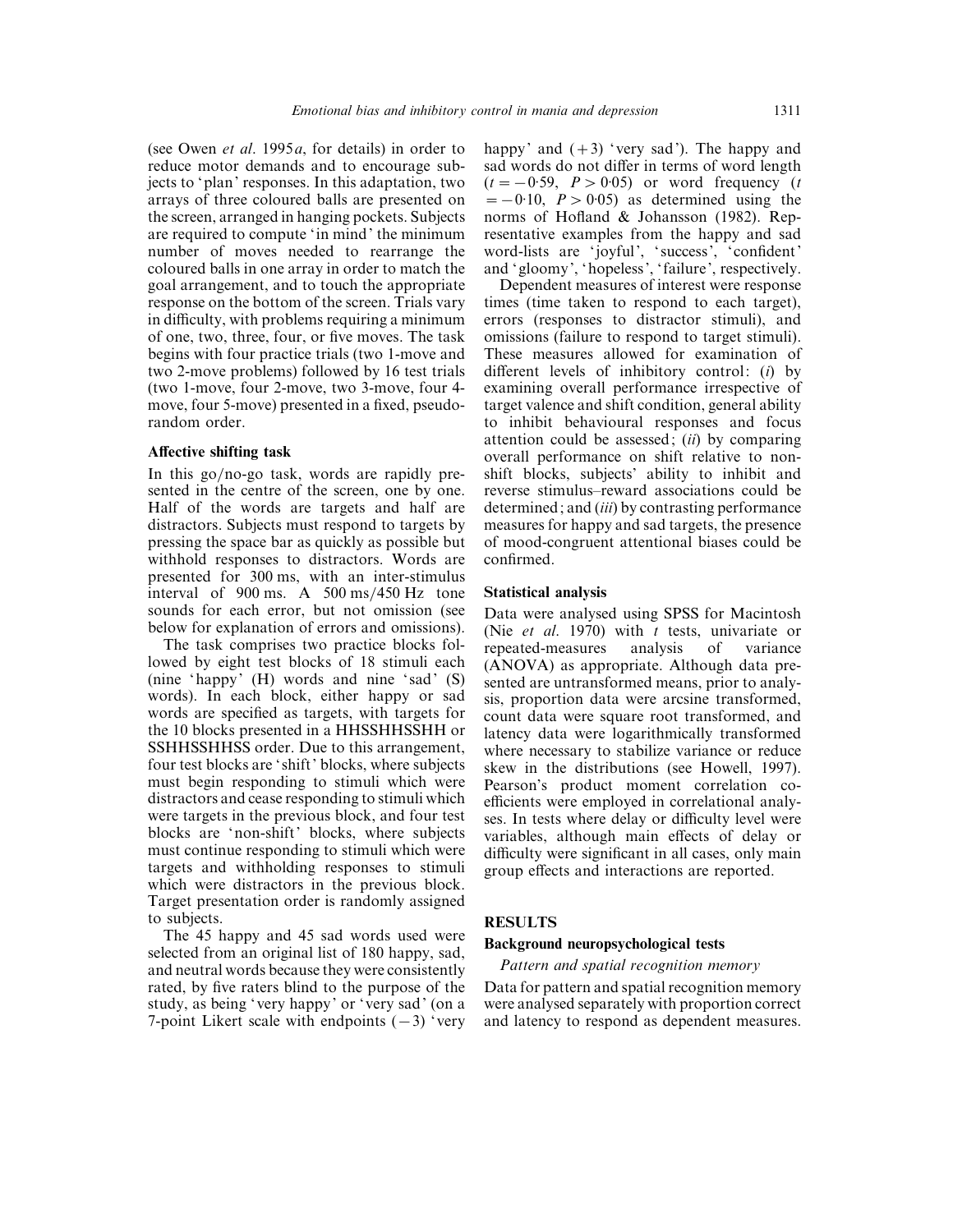On the test of pattern recognition memory, manic patients were impaired in terms of mean proportion of correct responses (manic  $=0.78$ , control = 0.90;  $F(1,34) = 5.37$ ,  $P < 0.05$ ) and response latency (manic  $=2835$  ms, control  $=$ 1999 ms:  $F(1,34) = 16.46$ ,  $P < 0.001$ ). Both mean proportion of correct responses (manic  $=$ 0.80, control = 0.91;  $F(1,34) = 8.77$ ,  $P < 0.01$ ) and response latency (manic  $=$  2808 ms, control  $= 1871 \text{ ms}; \ F(1,34) = 13.00, \ P < 0.001$ ) were impaired for spatial recognition memory as well.

# *Simultaneous* (*SMTS*) *and Delayed Matching to Sample* (*DMTS*)

Data for simultaneous and delayed matching conditions were analysed separately with proportion correct and response latency as dependent measures. Proportions of stimuli remembered correctly at each delay for the two groups are shown in Fig. 1*a*. On SMTS trials, patients were not impaired relative to controls  $(F(1,34) = 0.25, P > 0.5)$ . On DMTS trials, however, repeated measures ANOVA showed a significant main effect of group  $(F(1,34) = 8.74,$  $P < 0.01$ ), with manic patients performing worse than controls, but no significant interaction between group and delay  $(F < 1)$ . When DMTS scores were adjusted to account for SMTS performance using analysis of covariance (ANCOVA), impaired performance in the patient group remained significant  $(F(1,33) =$  $8.57, P < 0.01$ ).

Mean response latencies for the two groups are shown in Fig. 1*b*. Manic patients were significantly slower than controls, both on SMTS  $(F(1,34) = 8.22, P < 0.01)$  and DMTS trials where there was a significant main effect of group  $(F(1,34) = 4.10, P = 0.05)$  but no significant group by delay interaction  $(F < 1)$ . Covarying for SMTS, however, removed this latency impairment  $(F < 1)$ .

## *One*-*touch Tower of London*

Mean percentage of problems solved correctly and mean latency at each level of difficulty for manic patients and controls are shown in Figs 2*a* and 2*b*, respectively. These measures were based on participants' first response to each problem (although subjects continued to respond until the correct response had been made) as first responses provide a purer index of planning ability *per se*. One manic patient



FIG. 1. Mean proportion of correct responses (*a*) and mean latency as a function of delay on the delayed matching-to-sample task (*b*) for both manic patients  $($   $)$  and controls  $($  $)$ . Bars represent one standard error of the mean (S.E.M.).

refused to complete this task and latency data from one control was lost due to a technical problem.

With respect to percentage correct, repeated measures ANOVA revealed a significant main effect of group with manic patients solving fewer problems correctly than controls  $(F(1,33) =$ 7.30,  $P = 0.01$ ). The group by difficulty interaction also approached significance, with manic patients solving fewer of the more difficult (i.e. 4- and 5-move) problems correctly (*F*(4,132)  $= 2.26$ ,  $P = 0.06$ ). Similarly, repeated measures ANOVA for response latencies revealed a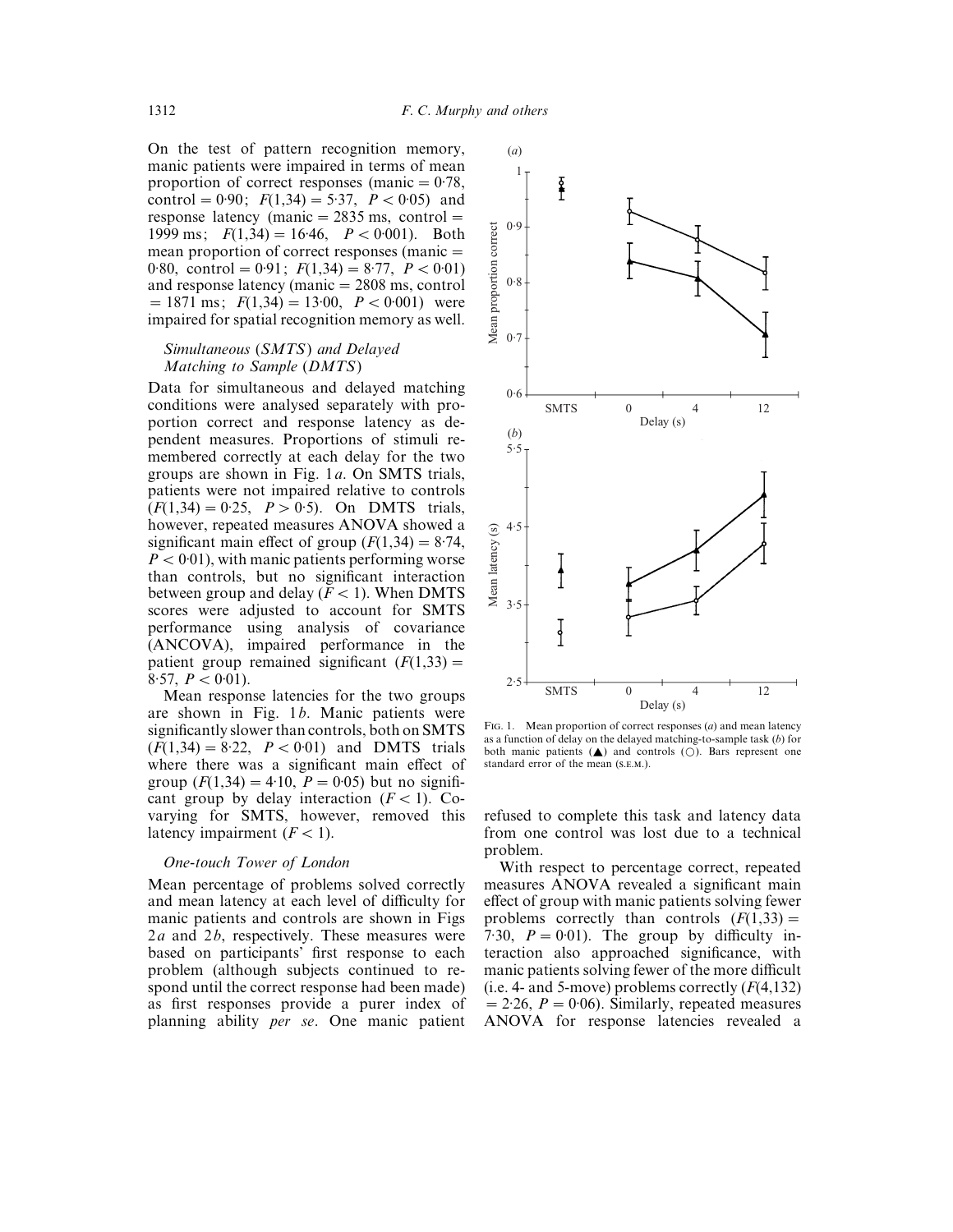

FIG. 2. Performance of manic patients  $(\triangle)$  and control subjects  $(\bigcirc)$ as a function of difficulty level on the one-touch Tower of London task. The dependent measures shown are: (*a*) mean proportion of problems solved correctly by first response; and (*b*) mean latency to first response. Bars represent 1 s.E.M.

significant main effect of group  $(F(1,32) = 6.47)$ ,  $P$  < 0.05) that was primarily due to patients taking longer than controls on easy but not difficult problems as shown by the significant group by difficulty interaction  $(F(4,128) = 5.38,$  $P < 0.001$ ).

# **Affective shifting task**

Mean response times, errors, and omissions for each block of 18 trials were initially analysed by way of repeated measures ANOVAs with patient group (manic, depressed, control) and target



FIG. 3. Mean  $(a)$  RTs and  $(b)$  errors for happy and sad targets in the affective shifting task for manic patients  $(\blacksquare)$ , depressed patients  $(\Box)$ , and control subjects ( $\Box$ ). Bars represent 1 s.e.m.

presentation order (happy targets first, sad targets first), as between-subject factors, and target valence (happy targets, sad targets) and shift condition (shift, non-shift) as within-subject factors. As no effects involving both subject group and target presentation order approached significance, and as no specific predictions involving target presentation order were made on an *a priori* basis, data were reanalysed for the purpose of clarity; specifically, three ANOVAs were performed (one each for the three dependent variables of interest: RTs, errors, omissions), with group, target valence, and shift condition as factors. Response times (RTs) less than 100 ms (anticipations) were excluded from analysis.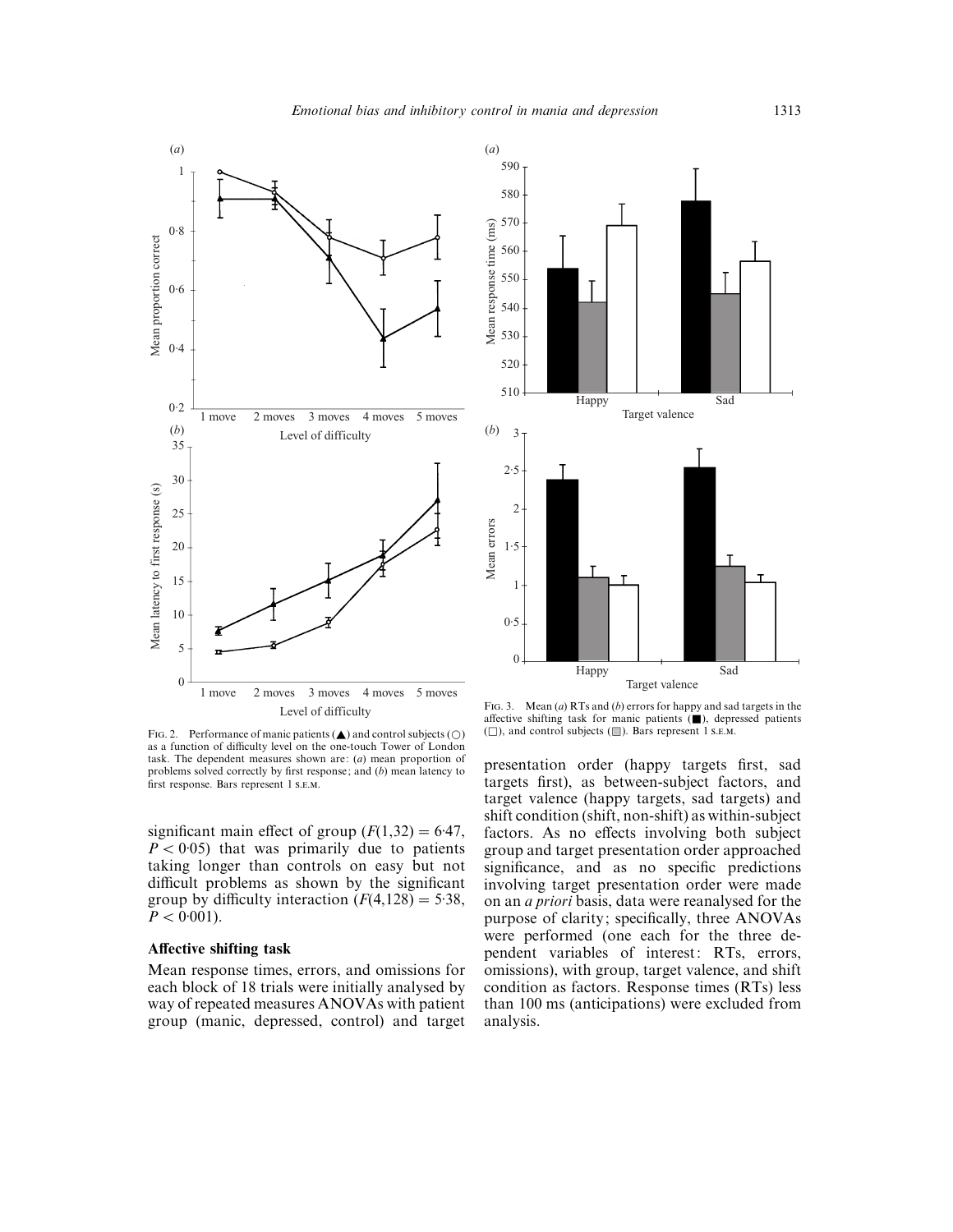Table 2. *Mean RTs*, *errors*, *and omissions per block of trials for manic patients*, *depressed patients*, *and control subjects on the affective shifting task*. *Numbers in parentheses are standard errors of the mean*

|           | Shift<br>condition        | Manic patients<br>$(N = 18)$    | Depressed patients<br>$(N = 28)$ | Control subjects<br>$(N = 22)$ |  |
|-----------|---------------------------|---------------------------------|----------------------------------|--------------------------------|--|
| RTs       | <b>Shift</b><br>Non-shift | 555.08 (12.57)<br>576.88(10.51) | 570.12(7.57)<br>556.05(6.49)     | 545.09(8.17)<br>542.20(6.99)   |  |
| Errors    | <b>Shift</b><br>Non-shift | 2.57(0.22)<br>2.36(0.21)        | 1.09(0.10)<br>0.96(0.11)         | 1.34(0.15)<br>1.02(0.14)       |  |
| Omissions | Shift<br>Non-shift        | 1.48(0.20)<br>1.58(0.21)        | 0.63(0.10)<br>0.58(0.10)         | 0.28(0.07)<br>0.24(0.06)       |  |

*RTs*

Fig. 3*a* shows mean RTs as a function of target valence for manic patients, depressed patients, and control subjects. Analysis of RTs revealed a significant interaction between subject group and target valence  $(F(2,65) = 8.36, P < 0.001)$ . Simple effects analysis demonstrated that compared with control subjects, manic patients were slower to respond to sad but not happy targets  $(F(1,65) = 4.87, P < 0.05)$ , while depressed patients were slower to respond to happy but not sad targets  $(F(1,65) = 4.05, P < 0.05)$ . Thus, manic and depressed patients demonstrated attention and/or response biases for happy and sad targets, respectively; control subjects, on the other hand, had similar RTs for happy and sad targets. When RT data were reanalysed in order to covary for the mean number of errors made by the different subject groups, the interaction between subject group and target valence remained significant.

Table 2 shows mean RTs, errors, and omissions as a function of shift condition for manic patients, depressed patients, and control subjects. A significant subject group by shift condition interaction emerged  $(F(2,65) = 4.59)$ ,  $P < 0.05$ ); simple effects analysis (see Howell, 1997) showed that this interaction was due to significant time costs associated with shifting (i.e. subjects take longer on shift compared with non-shift blocks) in depressed patients (*F*(1,65)  $=6.38$ ,  $P < 0.05$ ) but not controls ( $F < 1$ ) or manic patients, where relative time benefits (i.e. subjects are faster on shift compared with nonshift blocks) were found  $(F(1,65) = 8.36, P <$ 0.001). Importantly, the apparent benefits observed in manic patients were due to increased RTs on non-shift blocks and not decreased RTs

on shift blocks. Thus, it seems that relative to control subjects, ability to shift attention is impaired in depressed but not manic patients. Shift costs did not interact with target valence (i.e. happy *versus* sad targets), as the three-way subject group by shift condition by target valence interaction was not significant  $(F < 1)$ . Furthermore, main effects of subject group  $(F < 1)$ and shift condition  $(F < 1)$  did not approach significance.

# *Errors*

Fig. 3*b* shows mean errors as a function of target valence for manic patients, depressed patients, and control subjects. Analysis of errors revealed a main effect of subject group, with manic patients making more errors than either depressed patients or controls  $(F(2,65) = 12.48$ ,  $P < 0.001$ ). A main effect of shift condition also emerged, with subjects on average making significantly more errors on shift relative to nonshift blocks  $(F(1,65) = 8.32, P < 0.01$ ; see Table 2). The interactions between subject group and target valence or subject group and shift condition did not approach significance ( $Fs < 1$ ; see Fig. 3*b* and Table 2).

#### *Omissions*

Analysis of omissions revealed a significant main effect of subject group, with manic patients missing more targets than either depressed patients or control subjects  $(F(2,65) = 12.77, P$  $< 0.001$ ; see Table 2). A near-significant subject group by target valence interaction also emerged  $(F(2,65) = 3.01, P = 0.06)$ . Specifically, manic patients missed more happy than sad targets; omissions for controls and depressed patients, however, were not influenced by target valence. No other effects approached significance.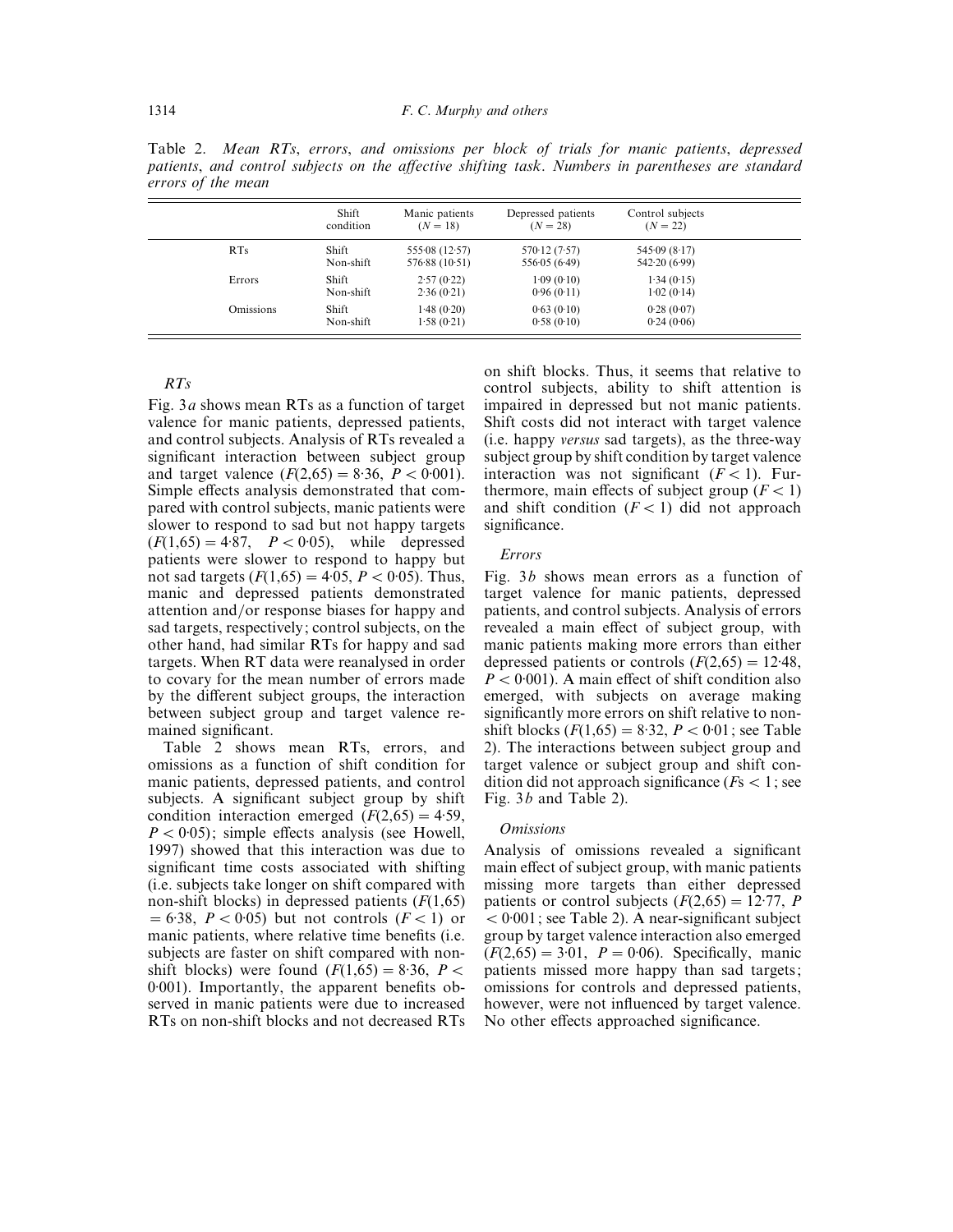# **Relationship between neuropsychological performance and clinical characteristics**

Correlations between neuropsychological performance and clinical characteristics were calculated separately for manic and depressed patient groups. The clinical measures considered were Young mania scores and number of hospitalized manic episodes in manic patients, and Ham-D, MADRS, and CID scores in depressed patients. Correlations between these clinical measures and pattern and spatial recognition memory, matching to sample, onetouch Tower of London, and affective shifting performance were computed. No correlations approach significance ( $P = 0.05$ ) in either patient group.

# **DISCUSSION**

The present findings indicate that manic patients exhibit impaired functioning on a range of neuropsychological tasks. Substantial impairments were found on tests of pattern and spatial recognition memory, matching to sample and planning ability. These novel findings for mania are consistent with a pattern of global cognitive deficits. Moreover, this profile is similar to that observed in depressed patients in a previously published study by our group (Elliott *et al*. 1996). Given the apparent similarities between profiles established separately in these two studies, the group differences between mania and depression contrasted directly here on the novel affective shifting task are particularly striking. While manic patients were impaired in their ability to focus attention and inhibit inappropriate responses, depressed patients were impaired in their ability to shift, or reverse, the focus of their attention. Additionally, both patient groups exhibited attentional biases for emotional stimuli congruent with their current mood. To our knowledge, this is one of the first demonstrations of a positive affective bias in manic patients and also of contrasting patterns of cognitive performance in mania and depression.

## **Memory and planning impairments in mania**

Manic patients were significantly impaired on tests of pattern and spatial recognition memory in terms of both proportion of correct responses and response latency. On the task of delayed visual recognition, the accuracy deficits observed in manic patients were independent of delay, and remained when perceptual factors were accounted for by covariance – a pattern suggestive of mnemonic, rather than basic perceptual, impairment. On the Tower of London test of planning, manic patients solved fewer problems correctly, especially at the more challenging levels, and were slower to solve easy but not difficult problems.

These tests assess different cognitive functions and are believed to be subserved by different neural regions. The deficits seen on tests of spatial recognition memory and planning ability are comparable to those seen in patients with frontal dysfunction (Owen *et al*. 1995*a*, *b*) or basal ganglia disorders like Parkinson's disease (Owen *et al*. 1995*a*) in which there is probably a disruption of functioning of frontostriatal 'loops' (Alexander *et al*. 1986). In contrast, the deficits observed on tests of object recognition memory are comparable to those observed in patients with more posterior dysfunction, such as temporal lobe lesions or mild Alzheimer's dementia (Sahakian *et al*. 1988; Owen *et al*. 1995*b*; see Elliott & Dolan, 1999).

The finding that manic patients demonstrated marked deficits on all of the background neuropsychological tasks administered – including tasks largely dependent upon intact functioning of both temporal and frontal neural regions – suggests a global, rather than a specific, profile of impairment. Although the range of tasks administered in the present study is certainly limited, other investigators have also reported impaired functioning across task domains. For example, in a study conducted by Taylor & Abrams (1986), tests of attention, visuospatial function and memory were administered to manic patients, and approximately half the manic sample exhibited moderate or severe global cognitive impairment.

A similar picture has emerged from recent work on the cognitive performance of depressed patients. Elliott *et al*. (1996) administered the same background tasks used here (as part of a much more extensive test battery) to patients with major depression, finding neuropsychological deficits across the full spectrum. The authors of at least two reviews of cognitive functioning in depression (Miller, 1975; Veiel,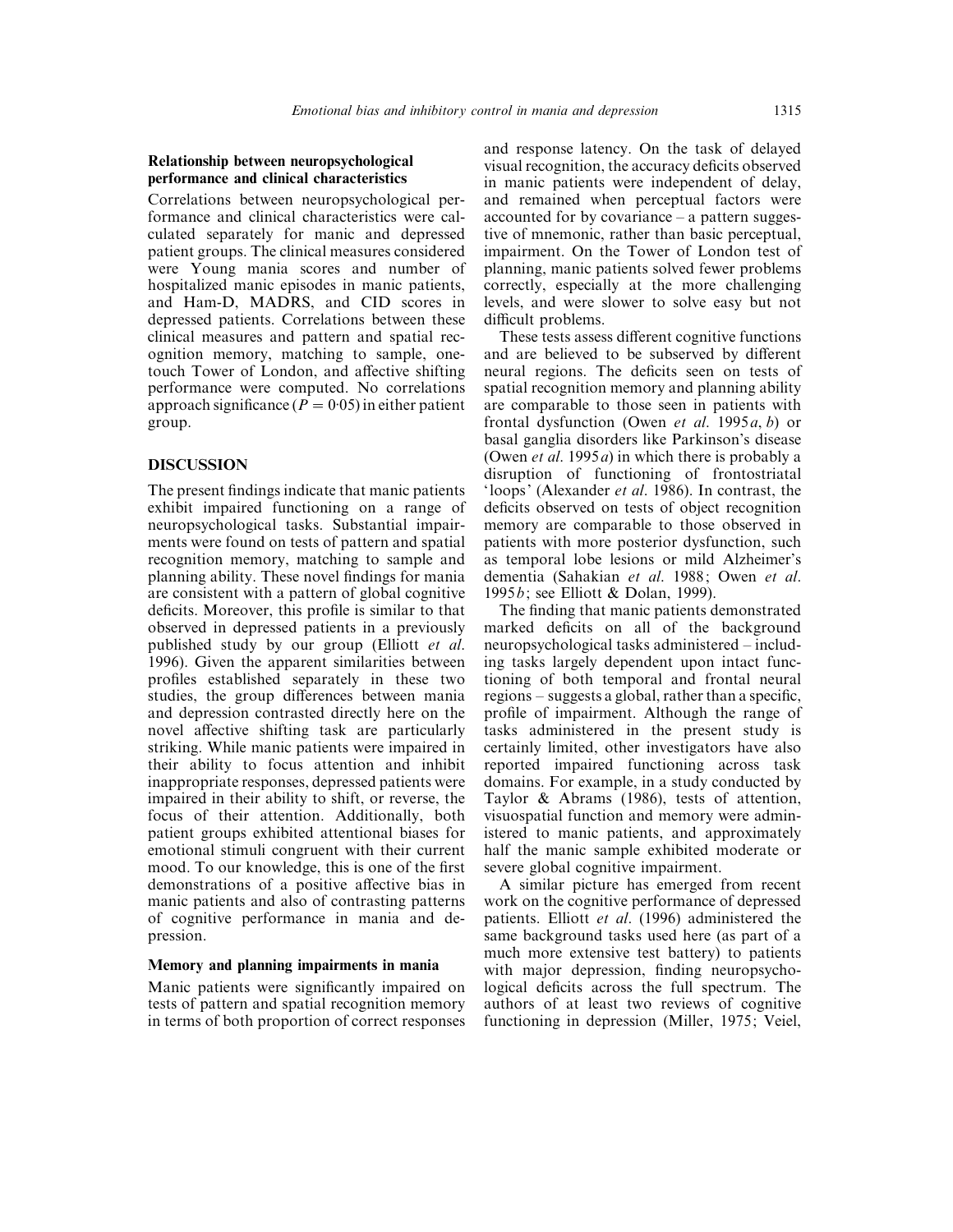1997) have concluded that there is little evidence for a profile of deficits unique to depression (Miller, 1975); on the contrary, the extensive range of neuropsychological deficits frequently registered in patients with major depression is thought by one author to be consistent with a ' global-diffuse impairment of brain function' (Veiel, 1997).

The finding that both manic and depressed patients are impaired on a range of cognitive tasks subserved by different neural regions leaves open the possibility that some underlying process, perhaps even common to the two disorders, could account for the noted deficits. Several theories have been put forth to explain the pervasive deficits observed in depressed patients, including an abnormal response to performance feedback (Elliott *et al*. 1996), reduced motivation (Miller, 1975; Richards & Ruff, 1989), diminished cognitive capacity and processing resources (Hasher & Zacks, 1979), and a narrowing of attentional focus to depression-relevant thoughts (Ellis & Ashbrook, 1988). To date, however, few investigators have considered mania-related deficits within these and similar frameworks. If some global pathology common to depression and mania continues to appear plausible – and certainly more comprehensive studies employing a wider range of tasks are needed before firmer similarities can be hypothesized – it may become necessary to devise theories accounting for more generalized deficits in both of these forms of affective disorder.

## **Contrasting affective bias in mania and depression**

As noted above, direct comparisons of manic and depressed patients suggest that these patient groups are similarly impaired on neuropsychological tests of attention, memory and visuospatial function (Taylor & Abrams, 1986; Bulbena & Berrios, 1993). The present study did not assess again depressed patients on the same background neuropsychological tasks administered to manic patients; however, when viewed in the context of findings for depressed patients in the companion study by Elliott *et al*. (1996), the present study suggests that manic and depressed patients exhibit somewhat similar deficits on tests of recognition memory, matching to sample, and planning ability. In contrast to these apparent similarities, manic and depressed patients in this study demonstrated different patterns of performance on the novel affective shifting task. This task requires subjects not only to attend and respond to relevant targets while inhibiting responses to stimuli of the competing affective category, but also to shift attention and response from happy to sad targets, and vice versa. In the introduction, we argued that this task requires inhibitory control over three different components of cognitive processing: selection of attention and/ or response, association between stimulus and reward, and processing of emotional stimuli from long-term memory.

With respect to the latter, manic and depressed patients exhibited biases for processing happy and sad stimuli, respectively. We believe this to be the first demonstration of a positive attentional bias in manic patients – a finding consistent with Bower's network theory of mood and affect (Bower, 1981) and with evidence that healthy controls in an induced elated mood exhibit a positive bias for remembering past experiences (Teasdale & Fogarty, 1979). Demonstration of a negative bias in depressed patients is consistent not only with Bower's network theory (Bower, 1981) and Beck's cognitive theory of depression (Beck, 1967, 1976), but also with studies demonstrating biases of memory and attention associated with depression (Lloyd & Lishman, 1975; Clark & Teasdale, 1982; Blaney, 1986; Gotlib & Cane, 1987; Mogg *et al*. 1995; Bradley *et al*. 1996; Williams *et al*. 1997). According to Beck, such dysfunctional negative schemas are used to interpret incoming experience and play a role in the development and maintenance of the affective, physiological and behavioural components of depression (Beck, 1967, 1976).

It should be noted that the longer RTs observed for happy compared with sad targets in depressed patients could be due to interference from sad distractors; that is, compared with controls, depressives were slower to respond to happy, but not quicker to respond to sad, targets. Consistent with this hypothesis, Gotlib & Cane (1987) found interference for depressionrelated but not neutral- or manic-related words in depressed patients using an emotional analogue of the Stroop task, as have others (Klieger & Cordner, 1990; Segal *et al*. 1995). A parallel argument could also account for the longer RTs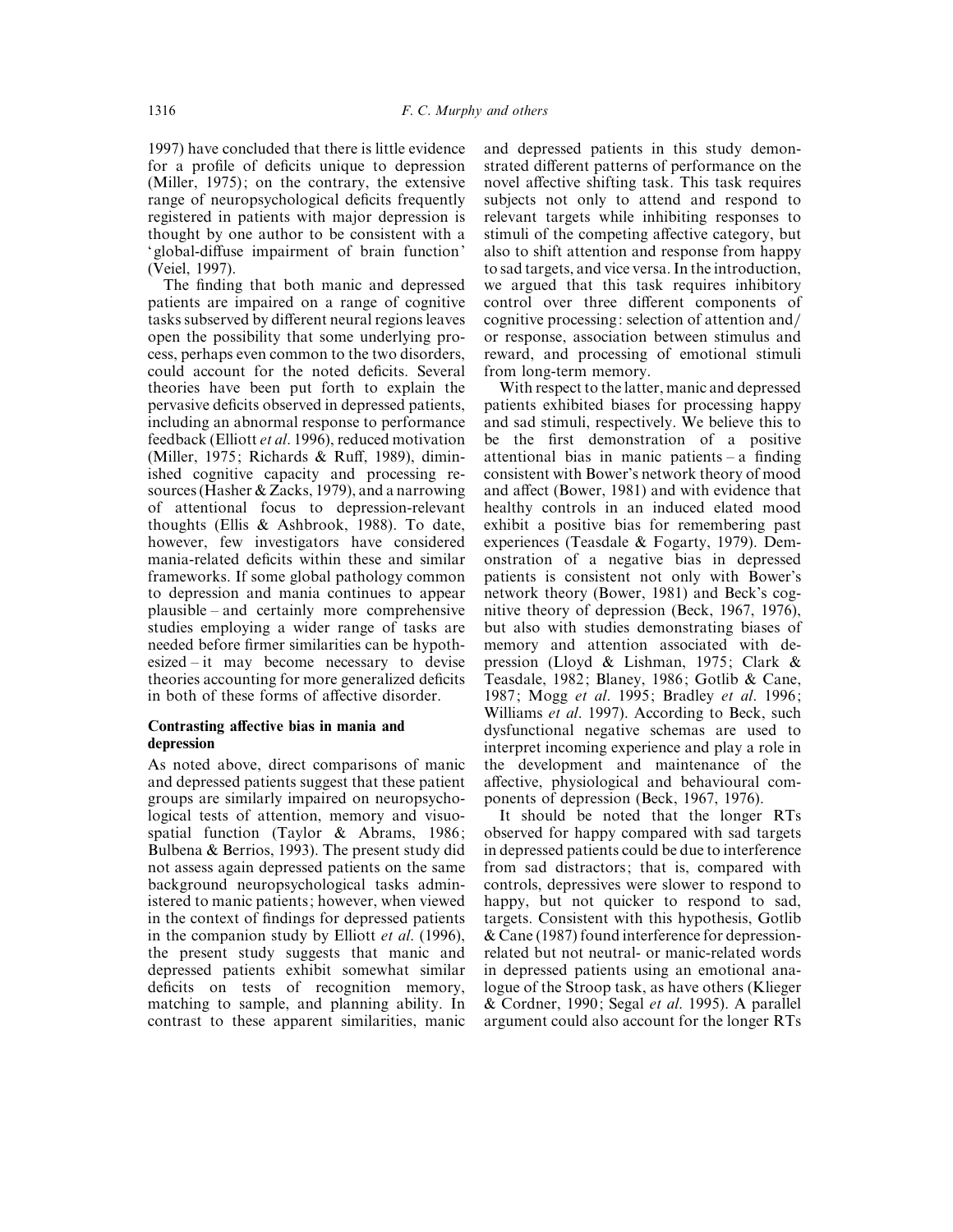observed for sad as compared with happy targets in manic patients. This 'mirror-view' construction of the data posits an opposite mechanism, but is still compatible with our hypothesis of attentional biases in mania and depression.

#### **Disinhibited responding in manic patients**

With respect to mechanisms of response selection, manic patients were impaired in their ability to inhibit behavioural responses to irrelevant stimuli. Such behaviour is reminiscent of that observed in patients with medial or ventromedial frontal damage on go/no-go tasks (Drewe, 1975; Leimkuhler & Mesulam, 1985; Malloy *et al*. 1985, 1994; Fuster, 1989; Mega & Cummings, 1994); as such, it might well be asked why disinhibition was not observed in manic patients on the other task known to implicate pfc, the Tower of London task. An hypothesis of impulsive or rapid responding could in fact potentially explain manics' impaired accuracy on the more difficult 4- and 5 move Tower of London planning problems. On the easier 1-, 2-, and 3-move problems, manic patients responded more slowly than controls and solved as many correctly; on the more difficult problems, however, manic patients did not increase latencies to the same degree as controls – possibly due to a tendency to respond impulsively – and perhaps solved fewer problems correctly as a result. It is possible that impulsive responding was not observed across all difficulty levels because the one-touch version of this task, which is based on the earlier CANTAB Tower of London, was specifically designed to discourage patients from making impulsive and disinhibited responses and to encourage them to 'plan' responses carefully instead.

As rapid responding was not observed across all difficulty levels on the Tower of London test of planning or on the other neuropsychological tasks administered, it is difficult to reconcile the specific finding of impulsive responding on the affective shifting task with a hypothesis of global disinhibition in manic patients. As mentioned in the introduction, inhibitory control is not necessarily a unitary concept, but can be specific to different cognitive functions. It is now known that performance on the Tower of London task is subserved by dorsolateral rather than ventromedial regions of pfc (Baker *et al*. 1996). Thus,

the finding that manic patients demonstrate disinhibition on the affective shifting task but not on the other tasks administered may suggest that the disinhibition sometimes observed in manic patients reflects specific alterations of vmpfc functioning.

The possibility that this deficit is related to a more general inability to focus attention should be borne in mind, as omissions were also elevated in manics. This interpretation is consistent with research by Godefroy and colleagues suggesting that ability to focus attention on a go/no-go task is compromised in patients with prefrontal lesions (Godefroy *et al*. 1996; Godefroy & Rousseaux, 1996). Difficulty in focusing attention could also potentially explain the deficits in accuracy and latency observed in manic patients on the CANTAB tests of visual memory and planning. Although such attentional difficulty cannot explain the positive emotional bias obtained on the affective shifting task and thus account for the full range of neuropsychological performance observed, the reverse may be true – that is, a narrowing of attentional focus to mania-related thoughts may contribute to widespread problems with focusing attention on all of the tasks administered. The possibility that some underlying process determines the generalized profile of impairment on conventional tests of memory and planning ability was discussed above; perhaps a bias for processing mood-congruent stimuli, already proposed as a theoretical model for cognition in depression (Ellis & Ashbrook, 1988), might likewise serve as such a model for cognition in mania.

# **Shifting the focus of attention in depressed patients**

Although depressed patients were unimpaired in their ability to focus attention and withhold responses to irrelevant stimuli, they had difficulty shifting attention and response from one affective category to the other as shown by elevated RTs on shift blocks. While manic patients appeared to show enhanced shifting ability, this effect was largely due to impaired performance on non-shift blocks (and not improved performance on shift blocks).

In marmoset monkeys, damage to vmpfc causes a loss of inhibitory control over affective processing, thereby impairing the ability to alter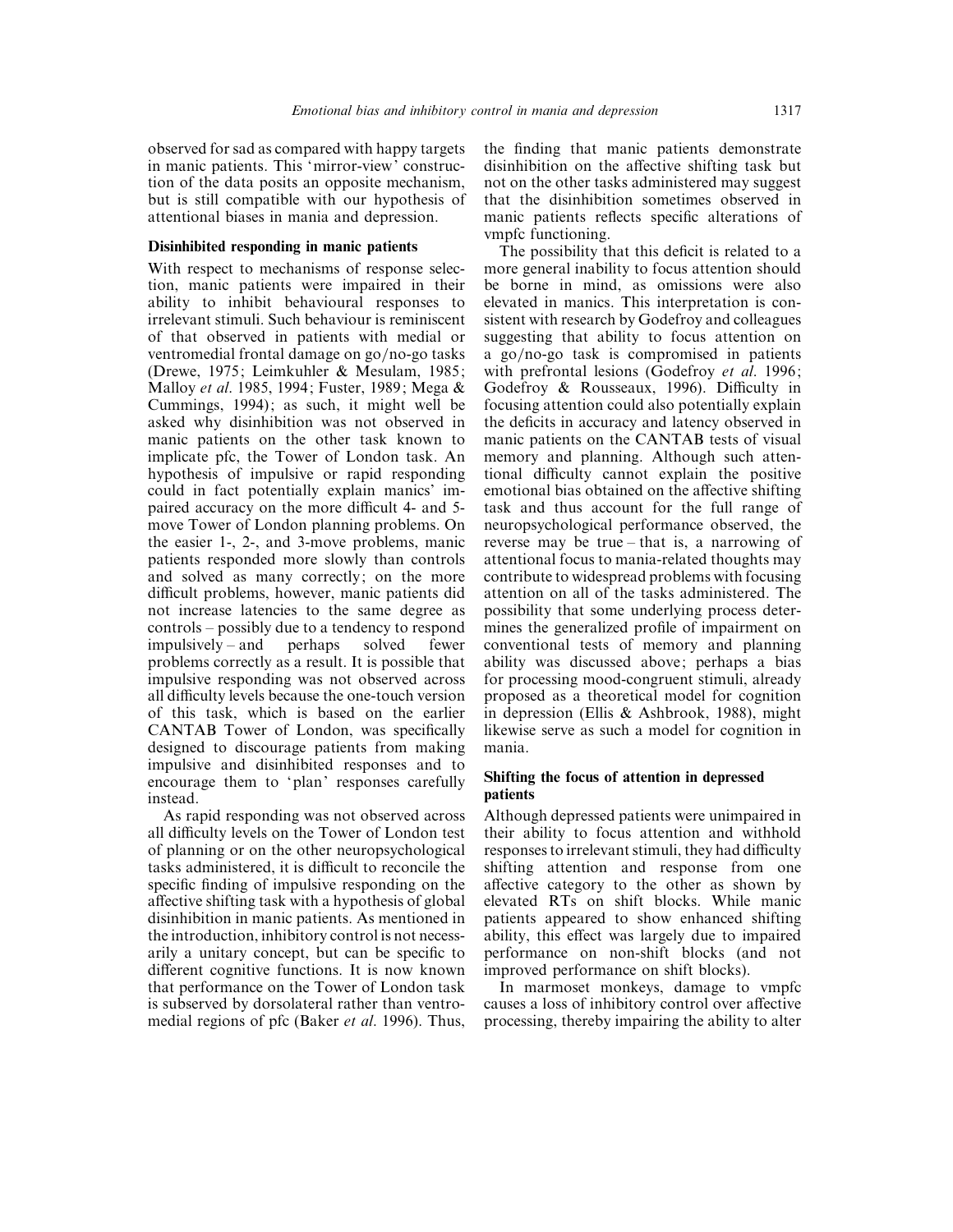behaviour in response to changes in the emotional significance of stimuli (Dias *et al*. 1996). Impaired reversal in simple visual discrimination tests has been found in humans with ventral frontal damage also (Rolls *et al*. 1994). It is perhaps not surprising that the shifting impairment in depressed patients was evident in RTs and not errors given the important observation of an abnormal response to negative feedback in depressed individuals (Nelson & Craighead, 1977; Carver & Scheier, 1981; Pyszczynski & Greenberg, 1985; Greenberg & Pyszczynski, 1986; Conway *et al*. 1991; Beats *et al*. 1996; Elliott *et al*. 1996, 1997). As errors made in the affective shifting task were accompanied by a salient low tone, it seems reasonable to speculate that depressed patients adopted a strategy of increased RTs in order to avoid making errors.

It is interesting to note that both manic and depressed patients are impaired in their ability to shift cognitive set as assessed by the Wisconsin Card Sort Test (WCST) (Morice, 1990; Martin *et al*. 1991; Franke *et al*. 1993; Trichard *et al*. 1995). Although shifting set on the WCST is believed to be subserved by dorsolateral regions of prefrontal cortex (Milner, 1963), we believe reversing stimulus-reward associations in the affective shifting task used here to be subserved by more ventromedial regions of pfc. Consistent with our finding that manic and depressed patients are differentially impaired on the affective shifting task but not the WCST, Drevets *et al*. (1997) have identified a region of the vmpfc, just beneath the genu of the corpus callosum, which is activated during periods of mania and underactivated in unipolar and bipolar depression. This finding is also interesting in the light of anatomical and functional distinctions between ventromedial and dorsolateral regions of the prefrontal cortex. While the dorsolateral region has numerous connections with cortical systems involved in information processing, the ventromedial region is more extensively connected with the limbic system (Pandya & Yeterian, 1996).

# **Relation between neuropsychological profile and clinical descriptions**

The contrasting patterns of performance observed on the affective shifting task in manic and depressed patients are consistent with clinical descriptions of these two patient groups. First, the affective biases for happy and sad stimuli are congruent with the euphoric and depressed moods characteristic of these two patient groups. Secondly, the difficulty manic patients had inhibiting behavioural responses is reminiscent of the disinhibited behaviour frequently observed during manic episodes. Finally, the negative affective bias and impaired ability to shift the focus of attention in depressed patients are consistent with the perseverance of low mood and persistent ruminations that are so characteristic of depression. Indeed, Teasdale has suggested that one of the goals of psychotherapy is to give depressed individuals greater control over switching in and out of different 'minds-in-place' (Teasdale, 1997).

In the light of these commonalities, it is surprising that correlations between clinical characteristics and neuropsychological performance, particularly on the affective shifting task, did not approach significance. The severity rating scales used are not comprehensive, and such scales may not be sensitive enough to detect changes in mood and cognition with the same sensitivity as those detected by the affective shifting task used here. In depressed patients, perhaps a cognitive rating scale such as the BDI would have provided a better index. In manic patients, the window during which testing could occur was very narrow (i.e. due to severity of illness and the need for treatment these patients could not be assessed immediately upon admission, and testing could not be too much delayed due to the potential for early discharge; thus, patients were tested approximately 2 weeks post-admission), perhaps resulting in reduced variance in severity of manic symptoms and failure to find significant correlations with cognitive measures.

## **Constraints on interpretation: medication and research design**

Recent reviews of the effects of benzodiazepines on psychomotor ability and memory (Stein & Strickland, 1998) and of antipsychotics and mood stabilizers on general cognitive functioning (see King, 1990; and Mortimer, 1997 for discussion) have emphasized the potential for medication confounds in studies assessing mood disorder-related impairments. Comparisons of patient subgroups receiving and not receiving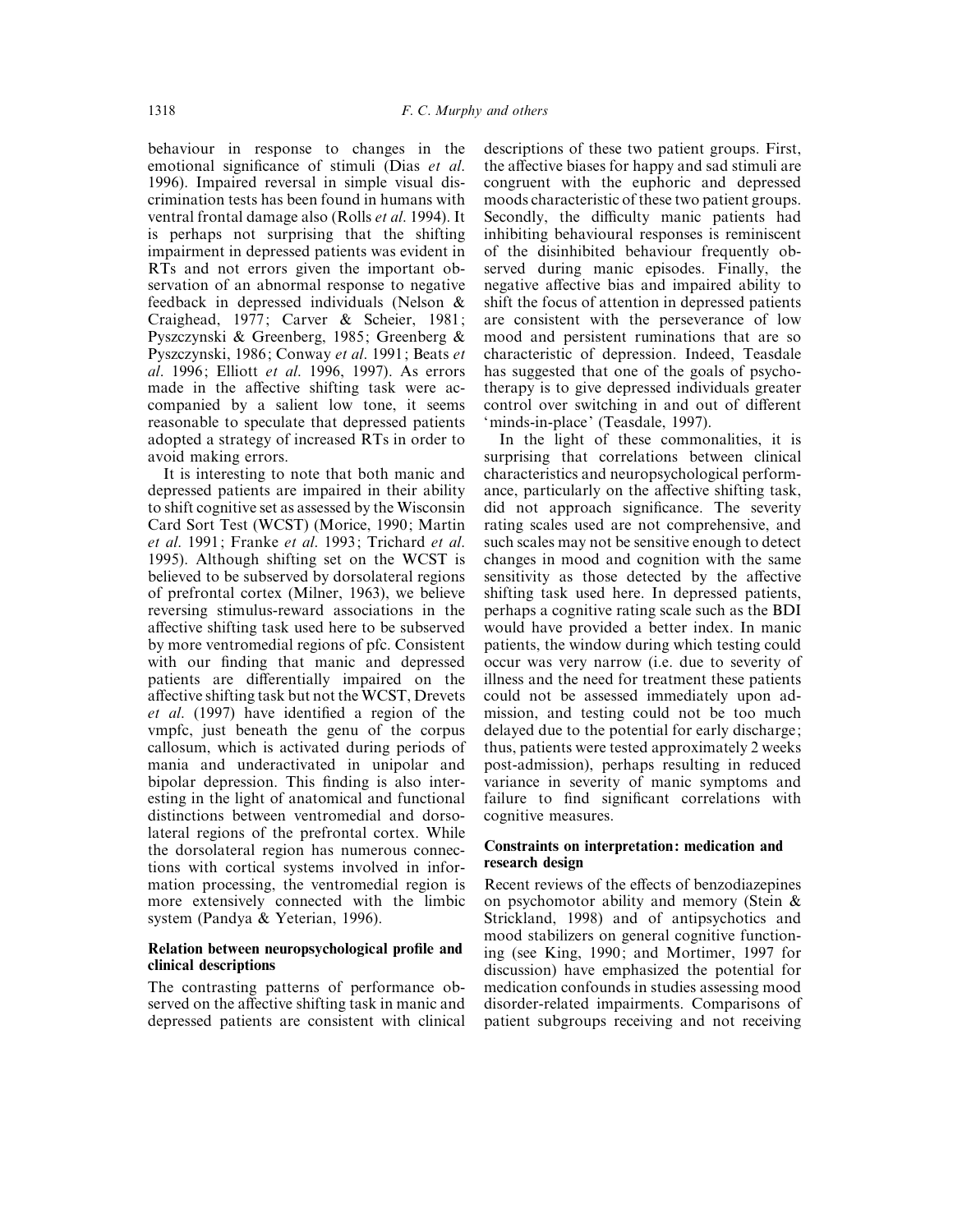these medications in the present study failed to show marked differences in accuracy or latency measures across all tasks administered. In order to gauge the potential influence of prior substance abuse on neuropsychological functioning, data were reanalysed following removal of three patients who had received diagnoses of alcohol or drug abuse; the profile of impairment in manic patients was not affected. It thus seems unlikely that patient medication or substance abuse factors account for the full range of neuropsychological deficits demonstrated in the present manic sample. It seems even more unlikely that the specific and contrasting patterns of performance observed in manic and depressed patients on the affective shifting task could be due to medication alone.

The preceding discussion – and indeed the experimental design itself – is based on the assumption that the affective shifting task involves various components of inhibitory control over cognitive processing. This task was modelled after other neuropsychological tasks thought to involve inhibitory control (e.g. Iabonia *et al*. 1995; Dias *et al*. 1996), but with an added emotional, or affective, component. As with many designs of a similar complexity, it is possible that processes other than those targeted may explain, at least in part, the observed phenomena. It could not be unreasonable to attribute the observed patterns of performance in the affective shifting tasks to different speedaccuracy trade-off biases in the three subject groups. For example, it is possible that depressed patients place a greater emphasis on accuracy relative to speed than other subjects. Similarly, even assuming that the observed biases do stem from interference based on attention to moodcongruent stimuli, inhibitory control may not be implicated. Given the preponderant convergence of theoretical, experimental, neuroanatomical, and clinical evidence, however, we believe that a failure of inhibitory control represents the most parsimonious explanation for the results obtained.

#### **Conclusion**

The findings of the present study suggest that manic patients are impaired on conventional neuropsychological tasks that tap a range of cognitive functions subserved by different neural substrates. Although the deficits observed on

these tasks appear similar to those previously observed in depressed patients, the two patient groups in this study exhibited dissociable impairments in distinct levels of inhibitory control in the novel affective shifting paradigm; manic patients were impaired in their ability to inhibit behavioural responses and focus attention, while depressed patients were impaired in their ability to shift the focus of their attention. In addition, affective biases congruent with current mood were found in manic and depressed patients. We suggest that these differences in performance might be related to differences in the functioning of neural circuits involving the vmpfc in manic and depressed patients.

This research was funded by a Programme Grant from the Wellcome Trust to Professor T. W. Robbins, Professor B. J. Everitt, Dr B. J. Sahakian and Dr A. C. Roberts and was completed within the MRC Cooperative Group in Brain, Behaviour and Neuropsychiatry. F. C. Murphy is supported by NSERC Canada. J. S. Rubinsztein holds the Betty Behrens Research Fellowship from Clare Hall, Cambridge.

We thank participating subjects, doctors and nursing staff on the wards at Fulbourn and West Suffolk Hospital for their cooperation and Dr Jim Hagan of SmithKline Beecham for assistance with programming.

These data were presented in preliminary format at the 1997 annual meetings of the Society for Neuroscience in New Orleans and the American College of Neuropsychopharmacology in Waikoloa, Hawaii.

## **REFERENCES**

- Alexander, G. E., DeLong, M. R. & Strick, P. L. (1986). Parallel organization of functionally segregated circuits linking basal ganglia and cortex. *Annual Review of Neuroscience* **9**, 357–381.
- American Psychiatric Association (1994). *Diagnostic and Statistical Manual of Mental Disorders*, *4th edn.* APA: Washington, DC.
- Baker, S. C., Rogers, R. D., Owen, A. M., Frith, C. D., Dolan, R. J., Frackowiak, R. S. J. & Robbins, T. W. (1996). Neural systems engaged by planning: a PET study of the Tower of London task. *Neuropsychologia* **34**, 515–526.
- Beats, B. C., Sahakian, B. J. & Levy, R. (1996). Cognitive performance in tests sensitive to frontal lobe dysfunction in the elderly depressed. *Psychological Medicine* **26**, 591–603.
- Beck, A. T. (1967). *Depression : Clinical*, *Experimental and Theoretical Aspects*. Harper & Row: New York.
- Beck, A. T. (1976). *Cognitive Therapy and the Emotional Disorders*. International Universities Press: New York.
- Beck, A. T., Ward, C. H., Mendelson, M., Mock, J. & Erbaugh, J. (1961). An inventory for measuring depression. *Archives of General Psychiatry* **4**, 561–571.
- Blaney, P. H. (1986). Affect and memory: a review. *Psychological Bulletin* **99**, 229–246.
- Bower, G. H. (1981) Mood and memory. *American Psychologist* **36**, 129–148.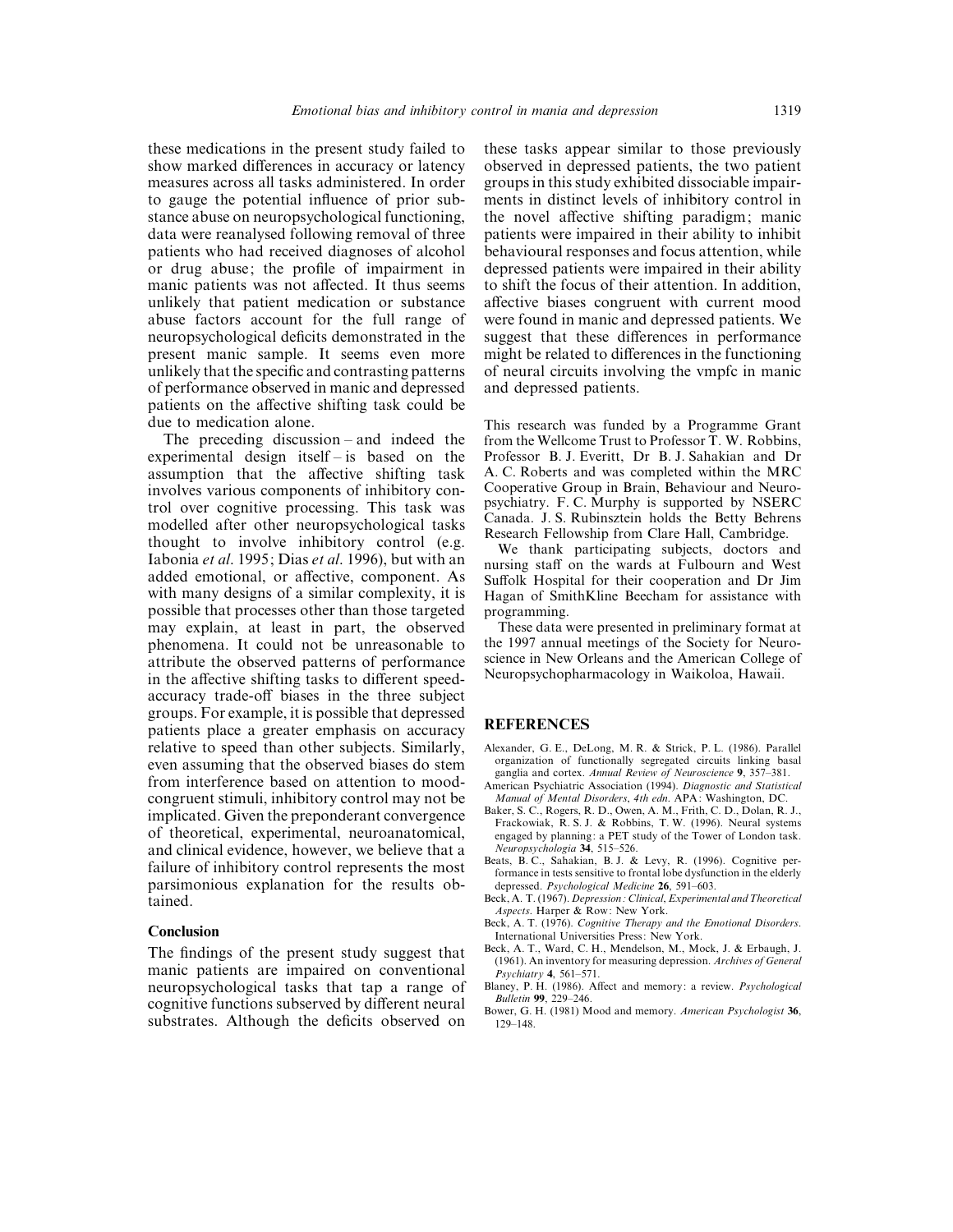- Bradley, B. P., Mogg, K. & Millar, N. (1996). Implicit memory bias in clinical and non-clinical depression. *Behaviour Research and Therapy* **34**, 865–879.
- Brown, R. G., Scott, L. C., Bench, C. J. & Dolan, R. J. (1994). Cognitive function in depression: its relationship to the presence and severity of intellectual decline. *Psychological Medicine* **24**, 829–847.
- Bruder, G. E., Schnur, D. B., Fergeson, P., Mukherjee, S., Leite, P. & Sackeim, H. A. (1994). Dichotic-listening measures of brain laterality in mania. *Journal of Abnormal Psychology* **103**, 758–766.
- Bulbena, A. & Berrios, G. E. (1993). Cognitive function in the affective disorders: a prospective study. *Psychopathology* **26**, 6–12.
- Bunney, W. E. J. & Hartmann, E. L. (1965). A study of a patient with 48-hour manic-depressive cycles, I. An analysis of behavioural factors. *Archives of General Psychiatry* **12**, 611–618.
- Carver, C. S. & Scheier, M. F. (1981). *Attention and Self-regulation : A Control-theory Approach to Human Behavior*. Springer-Verlag: Berlin.
- Casey, B. J., Trainor, R. J., Orendi, J. L., Schubert, A. B., Nystrom, L. E., Giedd, J. N., Castellanos, F. X., Haxby, J. V., Noll, D. C., Cohen, J. D., Forman, S. D., Dahl, R. E. & Rapoport, J. L. (1997). A developmental functional MRI study of prefrontal activation during performance of a go-no-go task. *Journal of Cognitive Neuroscience* **9**, 835–847.
- Clark, D. M. & Teasdale, J. D. (1982). Diurnal variation in clinical depression and accessibility of memories of positive and negative experiences. *Journal of Abnormal Psychology* **91**, 87–95.
- Conway, M., Howell, A. & Giannopoulos, C. (1991). Dysphoria and thought suppression. *Cognitive Therapy and Research* **15**, 153–166. Damasio, A. R. (1994). *Descartes*' *Error*. G. Putnam & Sons: New
- York. Dias, R., Robbins, T. W. & Roberts, A. C. (1996). Dissociation in
- prefrontal cortex of affective and attentional shifts. *Nature* **380**, 69–72.
- Dias, R., Robbins, T. W. & Roberts, A. C. (1997). Dissociable forms of inhibitory control within prefrontal cortex with an analog of the Wisconsin card sort test: restriction to novel situations and independence from 'on-line' processing. *Journal of Neuroscience* **17**, 9285–9297.
- Drevets, W. C., Price, J. L., Simpson, J. R., Todd, R. D., Reich, T., Vannier, M. & Raichle, M. E. (1997). Subgenual prefrontal cortex abnormalities in mood disorders. *Nature* **386**, 824–827.
- Drewe, E. A. (1975). Go-no go learning after frontal lobe lesions in humans. *Cortex* **11**, 8–16.
- Elliott, R. & Dolan, R. J. (1999). Differential neural responses during performance of matching and non-matching to sample tasks at two delay intervals. *Journal of Neuroscience* **19**, 5066–5073.
- Elliott, R., Sahakian, B. J., McKay, A. P., Herrod, J. J., Robbins, T. W. & Paykel, E. S. (1996). Neuropsychological impairments in unipolar depression: the influence of perceived failure on subsequent performance. *Psychological Medicine* **26**, 975–989.
- Elliott, R., Sahakian, B. J., Herrod, J. J., Robbins, T. W. & Paykel, E. S. (1997). Abnormal response to negative feedback in unipolar depression: evidence for a diagnosis specific impairment. *Journal of Neurology*, *Neurosurgery and Psychiatry* **63**, 74–82.
- Ellis, H. C. & Ashbrook, P. W. (1988). Resource allocation model of the effects of depressed mood states on memory. In *Affect*, *Cognition and Social Behavior* (ed. K. Fiedler and J. Forgas), pp. 25–43. Hogrefe: Toronto.
- Endicott, J. & Spitzer, R. L. (1978). A diagnostic interview: the schedule for affective disorders and schizophrenia. *Archives of General Psychiatry* **35**, 837–844.
- Folstein, M. F., Folstein, S. E. & McHugh, P. R. (1975). 'Mini-Mental State': a practical method for grading the cognitive state of patients for the clinician. *Journal of Psychiatric Research* **12**, 189–198.
- Franke, P., Maier, W., Hardt, J., Frieboes, R., Lichterann, D. & Hain, C. (1993). Assessment of frontal lobe functioning in schizophrenia and unipolar major depression. *Psychopathology* **26**, 76–84.
- Fuster, J. M. (1989). *The Prefrontal Cortex*. Raven Press: New York.
- Godefroy, O. & Rousseaux, M. (1996). Divided and focused attention in patients with lesions of the prefrontal cortex. *Brain and Cognition* **30**, 155–174.
- Godefroy, O., Lhullier, C. & Rousseaux, M. (1996). Non-spatial attention disorders in patients with frontal or posterior brain damage. *Brain* **119**, 191–202.
- Goldberg, T. E., Gold, J. M., Greenberg, R., Griffin, S., Schulz, C., Pickar, D., Kleinman, J. E. & Weinberger, D. R. (1993). Contrasts between patients with affective disorders and patients with schizophrenia on a neuropsychological test battery. *American Journal of Psychiatry* **150**, 1355–1362.
- Gotlib, I. H. & Cane, D. B. (1987). Construct accessibility and clinical depression: a longitudinal investigation. *Journal of Abnormal Psychology* **96**, 199–204.
- Greenberg, J. & Pyszczynski, T. (1986). Persistent high self-focus after failure and low self-focus after success: the depressive selffocusing style. *Journal of Personality and Social Psychology* **50**, 1039–1044.
- Hamilton, M. (1960). A rating scale for depression. *Journal of Neurology*, *Neurosurgery and Psychiatry* **23**, 56–62.
- Hasher, L. & Zacks, R. T. (1979). Automatic and effortful processes in memory. *Journal of Experimental Psychology : General* **108**, 356–388.
- Henry, G., Weingartner, H. & Murphy, D. (1971). Idiosyncratic patterns of learning and word association during mania. *American Journal of Psychiatry* **128**, 564–573.
- Hofland, K. & Johansson, S. (1982). *Word Frequencies in British and American English*. The Norwegian Computing Centre for the Humanities NAVF: Bergen.
- Howell, D. C. (1997). *Statistical Methods for Psychology*, *4th edn*. Duxbury Press: London.
- Iaboni, F., Douglas, V. I. & Baker, A. G. (1995). Effects of reward and response costs on inhibition in ADHD children. *Journal of Abnormal Psychology* **104**, 232–240.
- Iversen, S. D. & Mishkin, M. (1970). Perseverative interference in monkeys following selective lesions of the inferior prefrontal convexity. *Experimental Brain Research* **11**, 376–386.
- Johnson, M. H. & Magaro, P. A. (1987). Effects of mood and severity on memory processes in depression and mania. *Psychological Bulletin* **101**, 28–40.
- Kalaska, J. F. & Crammond, D. J. (1995). Deciding not to go: neuronal correlates of response selection in a go/nogo task in primate premotor and parietal cortex. *Cerebral Cortex* **5**, 410–428.
- Kawashima, R., Satoh, K., Itoh, H., Ono, S., Furumoto, S., Gotoh, R., Koyama, M., Yoshioka, S., Takahashi, T., Takahashi, K., Yanagisawa, T. & Fukuda, H. (1996). Functional anatomy of go/no-go discrimination and response selection – a PET study in man. *Brain Research* **728**, 79–89.
- King, D. J. (1990). The effects of neuroleptics on cognitive and psychomotor function. *British Journal of Psychiatry* **157**, 799–811.
- Klieger, D. M. & Cordner, M. D. (1990). The Stroop task as measure of construct accessibility in depression. *Personality and Individual Differences* **11**, 19–27.
- Kraepelin, E. (1921). *Manic*-*depressive Insanity and Paranoia*. E&S Livingstone: Edinburgh.
- Leimkuhler, M. E. & Mesulam, M. M. (1985). Reversible go no go deficits in a case of frontal lobe tumor. *Annals of Neurology* **18**, 617–619.
- Lloyd, G. G. & Lishman, W. A. (1975). Effect of depression on the speed of recall of pleasant and unpleasant experiences. *Psychological Medicine* **5**, 173–180.
- Malloy, P. F., Webster, J. S. & Russell, W. (1985). Tests of Luria's frontal lobe syndromes. *International Journal of Clinical Neuropsychology* **7**, 88–95.
- Malloy, P. F., Bihrle, A., Duffy, J. & Cimino, C. (1993). The orbitomedial frontal syndrome. *Archives of Clinical Neuropsychology* **8**, 185–201.
- Martin, D. J., Oren, Z. & Boone, K. (1991). Major depressives' and dysthymics' performance on the Wisconsin card sorting test. *Journal of Clinical Psychology* **47**, 684–690.